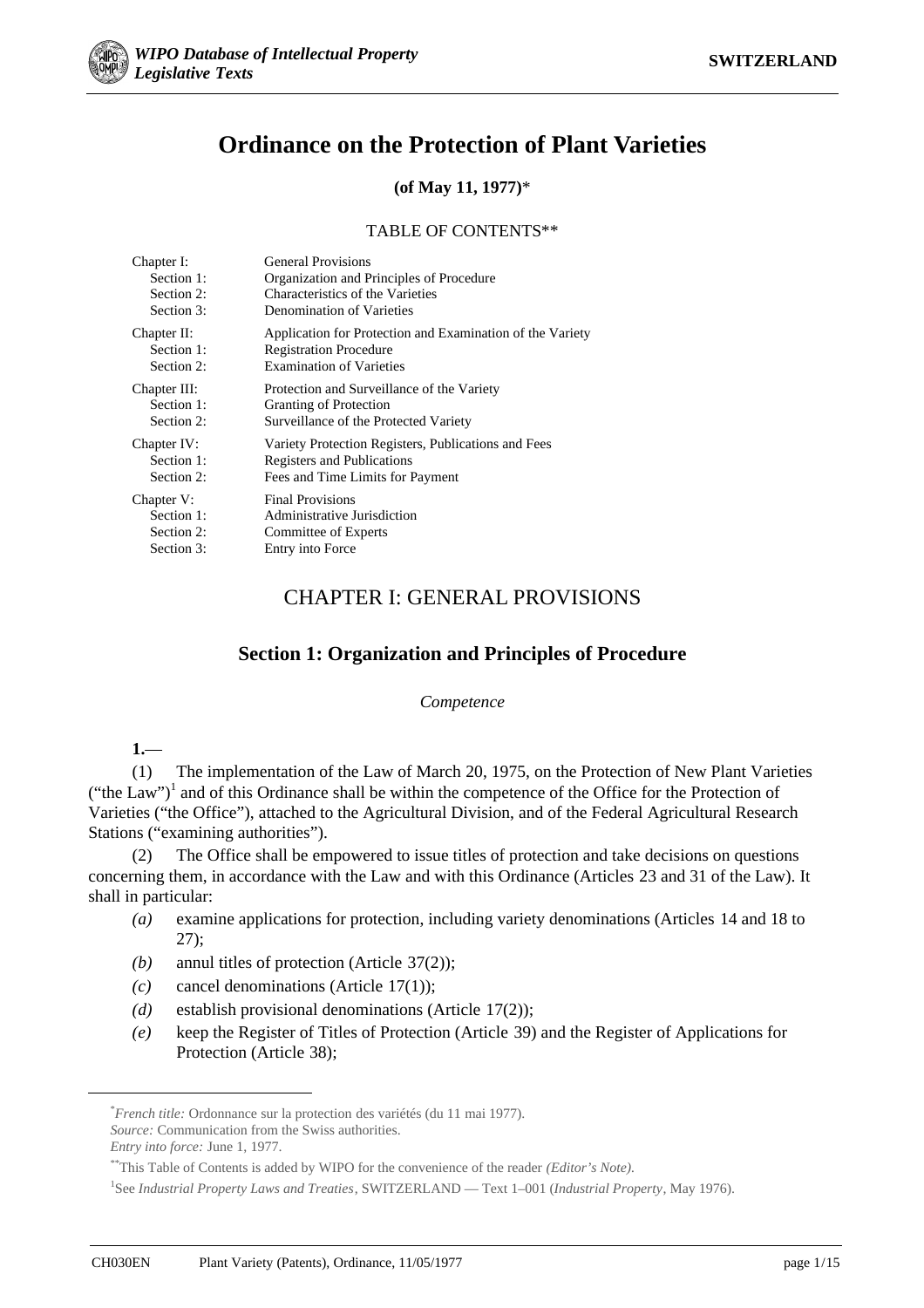*(f)* grant the title of protection of the variety.

(3) It shall be the responsibility of the examining authorities to examine the varieties filed and to test the protected varieties (Articles 24(1) and 30 of the Law) as to their homogeneity and stability by carrying out, where necessary, growing tests (Articles 28 to 30). To this end, they shall deal directly with the applicant or his agent as regards technical matters. Competence in respect of the examination of the various varieties shall be in accordance with the attached list of species.<sup>2</sup>

(4) Decisions of a compulsory nature concerning the rights and obligations of the applicant for protection shall be taken by the Office. They shall be designated as such, grounds shall be given and the legal remedies indicated. In addition, Articles 34 to 39 of the Federal Law on Administrative Procedure shall be applicable.

### *Principle of Judicial Investigation*

**2.** The Office and the examining authorities shall not be bound by the information given in the files submitted by the parties. They shall automatically take into consideration all facts justifying or opposing the grant of the title of protection of the variety.

## *Institution of Ex Officio Proceedings*

**3.** When the Office institutes *ex officio* proceedings, it shall immediately inform the holder of the title of protection and any other successors in title recorded in the Register of Titles of Protection.

## *List of Species*

**4.**—

(1) The list of species annexed hereto shall be an integral part of this Ordinance. It shall set out the genera and species of plants of which the varieties are protected under this Ordinance.

The list of species shall set out any derogations from the statutory extent (Article 13(2) of the Law) and the statutory duration (Article 14 of the Law) of protection. The list shall furthermore indicate which examining authorities are competent for each of the varieties and shall lay down the examination fees.

### *Date of Filing*

**5.** The effective date of filing shall be:

- *(a)* for communications posted in Switzerland: the date on which the communication was posted or, failing that, the date of entry in the Register of Applications for Protection kept by the Office (Article 21(3) and Article 38) or the date of submission to the Office or to the examining authorities;
- *(b)* for communications posted abroad, addressed directly to the Office or to the examining authority: the date of receipt at a Swiss post office; failing that, the date of entry in the Register of Applications for Protection kept by the Office (Article 21(3) and Article 38) or the date of submission to the Office or to an examining authority;
- *(c)* for payments by postal remittance: the date of debit of the applicant's account; failing that, the date of the postal stamp placed on the notification of credit;
- *(d)* for payments from abroad: by postal remittance, the date of receipt of the remittance notification by the first Swiss postal check office; failing that, the date of the postal stamp placed on the notification of credit.

 $\frac{1}{2}$ <sup>2</sup>This list is not reproduced here.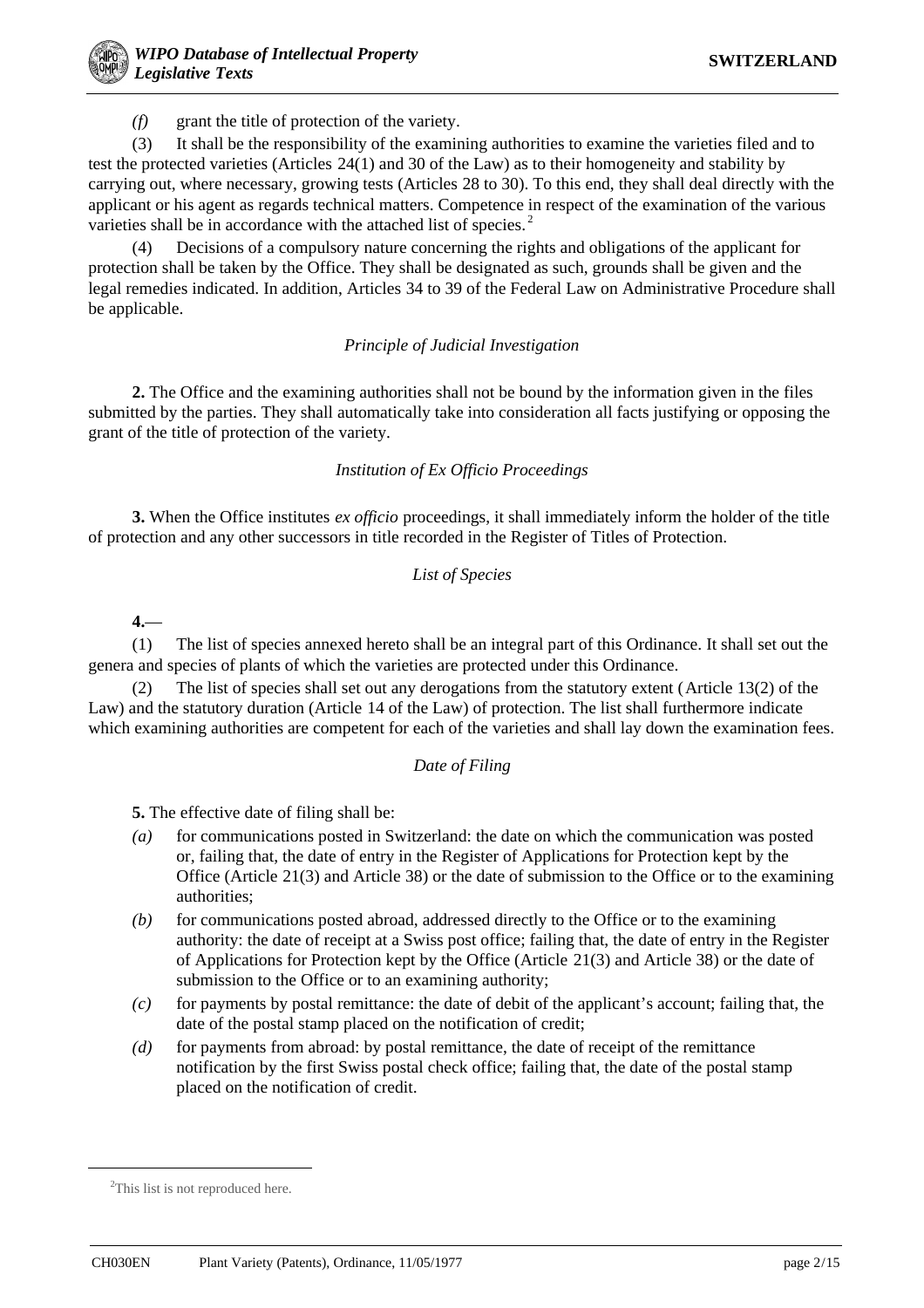### *Calculation of Time Limits*

**6.**—

(1) The day on which the event occurs which starts off a time limit shall not be included in the calculation of the time limit.

(2) Where the time limit is laid down by a decision and failing any other prescription, the period of time shall begin to run on the day the decision is dispatched. Failing proof to the contrary, the date of the decision shall be considered the date of dispatch.

(3) Where the last day of the time limit falls on a Saturday, a Sunday, or other day on which the Office is closed, or on an official holiday at the place of residence or place of business in Switzerland of the applicant or of his agent, the time limit shall expire on the first working day that follows.

(4) February 29, the last day of the month in a leap year, shall be assimilated to February 28 of a normal year. Where a time limit calculated in months expires at the end of February, it shall expire on February 28 in a normal year and on February 29 in a leap year.

#### *Language*

**7.**—

(1) Applications and communications addressed to the Office or to the appeals body (Article 47) shall be drawn up in the German, French or Italian languages ("the official languages"). The initially adopted official language shall normally be maintained.

(2) Supporting documents which are not drawn up in an official language shall be accompanied by a translation in an official language. The Office may require the translation to be certified. Articles 22(1)*(c)*, 24(3) and 47(2) shall remain unaffected.

#### *Joint Application for Protection*

**8.**—

(1) Where two or more persons jointly file an application for protection, they shall designate one of their number or a third party as their appointed representative to deal with the Office on behalf of all parties.

(2) For as long as no representative has been designated, the Office may address all communications, having effect in respect of all applicants, to the first person or undertaking named in the application for protection. If one of the other persons or undertakings concerned enters an objection, the Office shall give all parties a time limit for designating their representative. Where this time limit is not respected, the application for protection shall be rejected (Article 27(2) of the Law).

*Relations with the Designated Representative*

**9.**—

(1) For as long as a representative is appointed by one of the parties, the administrative authorities shall not, as a general rule, accept communications or applications other than from that representative. However, the principal may also, with direct effect, withdraw the application for protection of a variety or a denomination, withdraw an appeal or forego variety protection.

(2) Where the principal withdraws an application for variety protection or forgoes such protection, the representative shall remain empowered to receive the files and the fees which the administrative authorities are required to return in accordance with this Ordinance.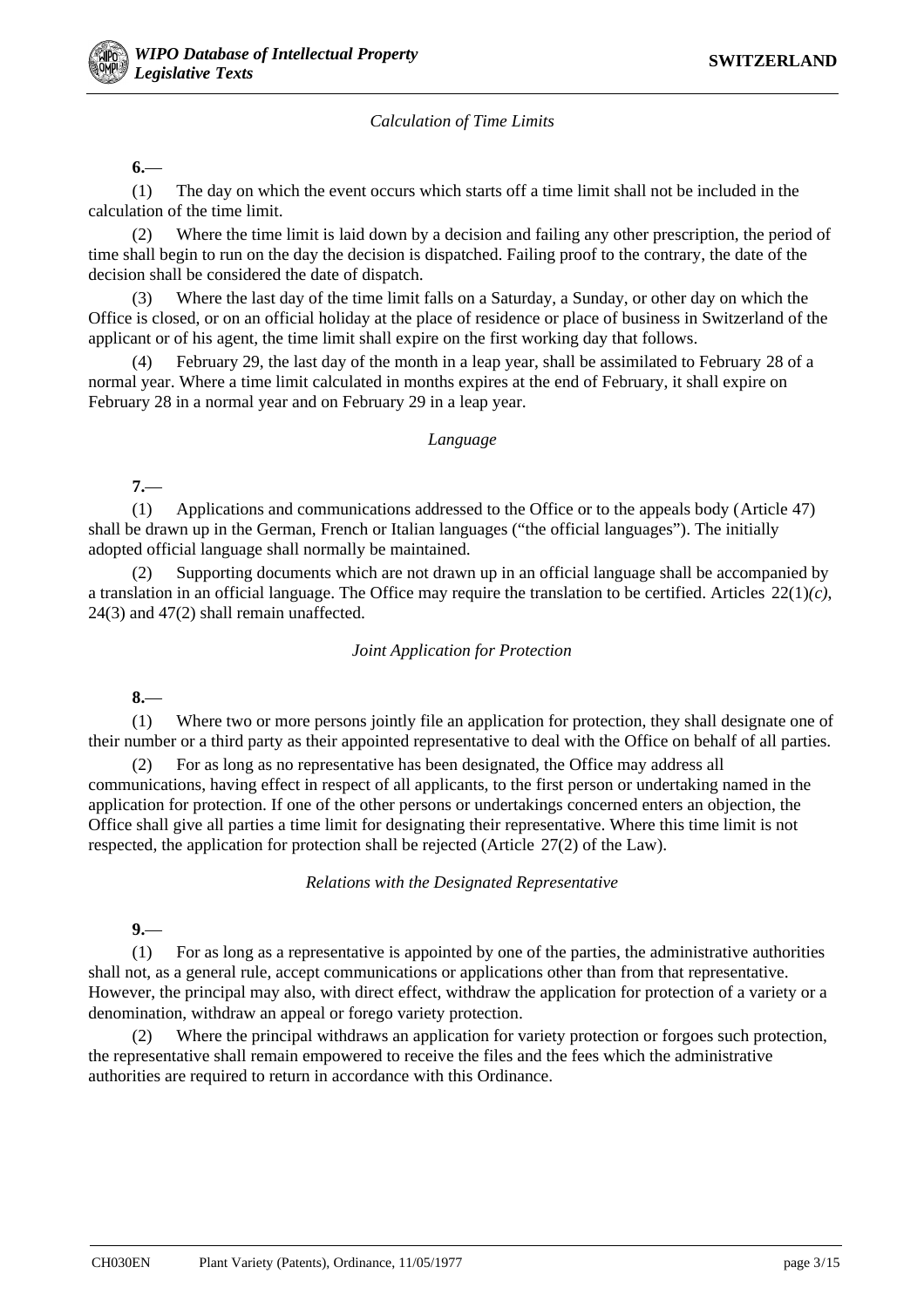# **Section 2: Characteristics of the Varieties**

*Novelty*

### **10.**—

(1) A variety shall be considered to be new if it is clearly distinguished, by one or more important features which may be either morphological or physiological and which, in any event, shall be capable of precise description and identification, from any other variety whose existence is generally known at the time the application for a title of protection is filed (Article 5(2) of the Law).

(2) The existence of another variety shall be considered generally known when it is already entered in the public register or its precise description has been the subject of a publication, when it is cultivated regularly or in a reference collection, when its propagating material or any harvest is already offered for sale or marketed with the consent of its breeder, or when its existence has become a well-known fact in any other way.

#### *Homogeneity*

**11.**—

(1) A variety shall be considered sufficiently homogeneous for the granting of protection (Article 5(1) of the Law) when the differences between plants are characteristic of the species concerned and when the differences present in the varieties cultivated for comparative purposes are equivalent, both physiologically and morphologically.

(2) Account shall be taken of the particularities presented by allogamous, autogamous or vegetatively propagated species and by hybrid varieties.

#### *Stability*

**12.** A variety shall be considered sufficiently stable for the granting of protection (Article 5(1) of the Law) when, after each reproduction, or after each reproductive cycle if a special cycle is required, its essential characteristics correspond to the described type.

# **Section 3: Denomination of Varieties**

#### *Principles*

**13.**—

(1) A variety denomination may consist of one or more words which should be easy to pronounce, distinctive and capable of acting as an objective denomination.

- (2) A denomination shall not be acceptable:
- *(a)* when it does not permit the variety to be distinguished, particularly when it consists exclusively of figures (Article  $6(2)(c)$  of the Law);
- *(b)* when it may be assimilated to another variety denomination for the same botanical species or a similar species already filed or registered in Switzerland or in a member State, or be confused with such variety (Article 6(2)*(a)* of the Law);
- *(c)* when it is likely to give offense or may mislead, particularly when it is constituted by the botanical or usual name for a different species, or when it is liable to give rise to false ideas as to the origin, the characteristics or the value of the variety or in respect of the breeder or holder of the variety (Article 6(2)*(a)* and *(b)* of the Law).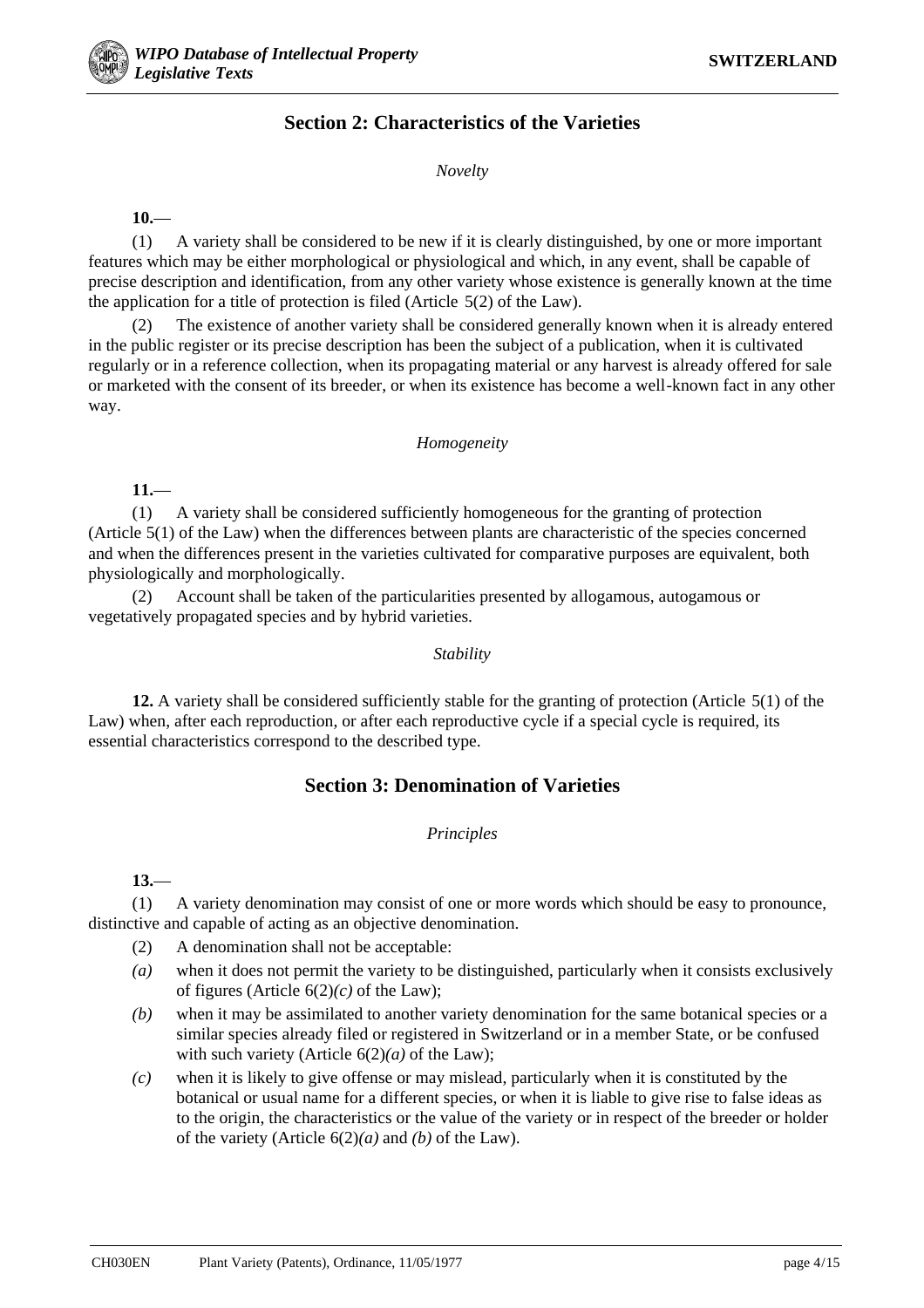(3) If the same variety has already been filed or registered in another member State, the same denomination shall be used unless the grounds for exclusion given in paragraph (2) make this impossible, or the denomination is improper for linguistic reasons, or the holder of the variety proves that a third party right is opposed thereto (Article 6(3) of the Law).

(4) The Office shall publish in the *Feuille suisse des brevets, dessins et marques* (Article 40(3)) the list of species it considers related for the examination of the variety denomination within the meaning of paragraph (2)*(b)* of this Article and of Article 15(1) and (3) of this Ordinance and of Article 6(2)*(a)* of the Law.

#### *Examination of the Variety Denomination*

**14.** When a proposed variety denomination does not satisfy the requirements of Article 13, the Office shall invite the applicant to propose a new denomination within a stipulated period of time. The application shall be rejected if the applicant does not respond to this invitation.

#### *Trademark Belonging to the Holder of the Variety*

**15.**—

(1) If the holder of a variety possesses a right in a trademark for the proposed variety or for another variety of the same botanical species or of a related species, which corresponds to a variety denomination or may be confused with such denomination, he may no longer avail himself of rights deriving from the trademark as from the time he obtains the title of protection for his variety (Article 7(2) of the Law). This ruling shall apply *mutatis mutandis* when protection was granted in another member State for a variety which, by reason of the species to which it belongs, is included in the list of species.

(2) Trademarks which have been internationally registered under the appropriate version of the Madrid Agreement of April 14, 1891, Concerning the International Registration of Trademarks and which enjoy protection in Switzerland shall be assimilated to trademarks entered in the Trademark Register of the Federal Intellectual Property Office.

(3) When submitting the variety denomination, the applicant shall be required to state in writing that he forgoes, as from the issue of the title of protection, in respect of the variety for which the application has been made and for any other variety of the same botanical species or of a related botanical species, any rights deriving from trademarks which correspond to the denomination of the variety or may create confusion with that denomination and which are protected for his benefit in another State of the Union where a title of protection has been granted for varieties of that species.

### *Use of the Denomination*

**16.**—

(1) The propagating material of a protected variety may only be marketed under the denomination of that variety. The same shall apply after protection has terminated (Article 8 of the Law).

(2) Any person who markets a protected variety shall ensure that the variety denomination is shown on the packaging. The denomination shall be easily recognizable and clearly legible; it may be accompanied by an additional sign.

#### *Cancellation of the Denomination*

**17.**—

- (1) The Office shall cancel the denomination:
- *(a)* at the request of the holder of the title of protection ("the holder of the title") or of a third party, when a final decision has been pronounced against the holder concerning the cancellation of the denomination or when an opposing right has been substantiated and the holder of the title consents to the cancellation;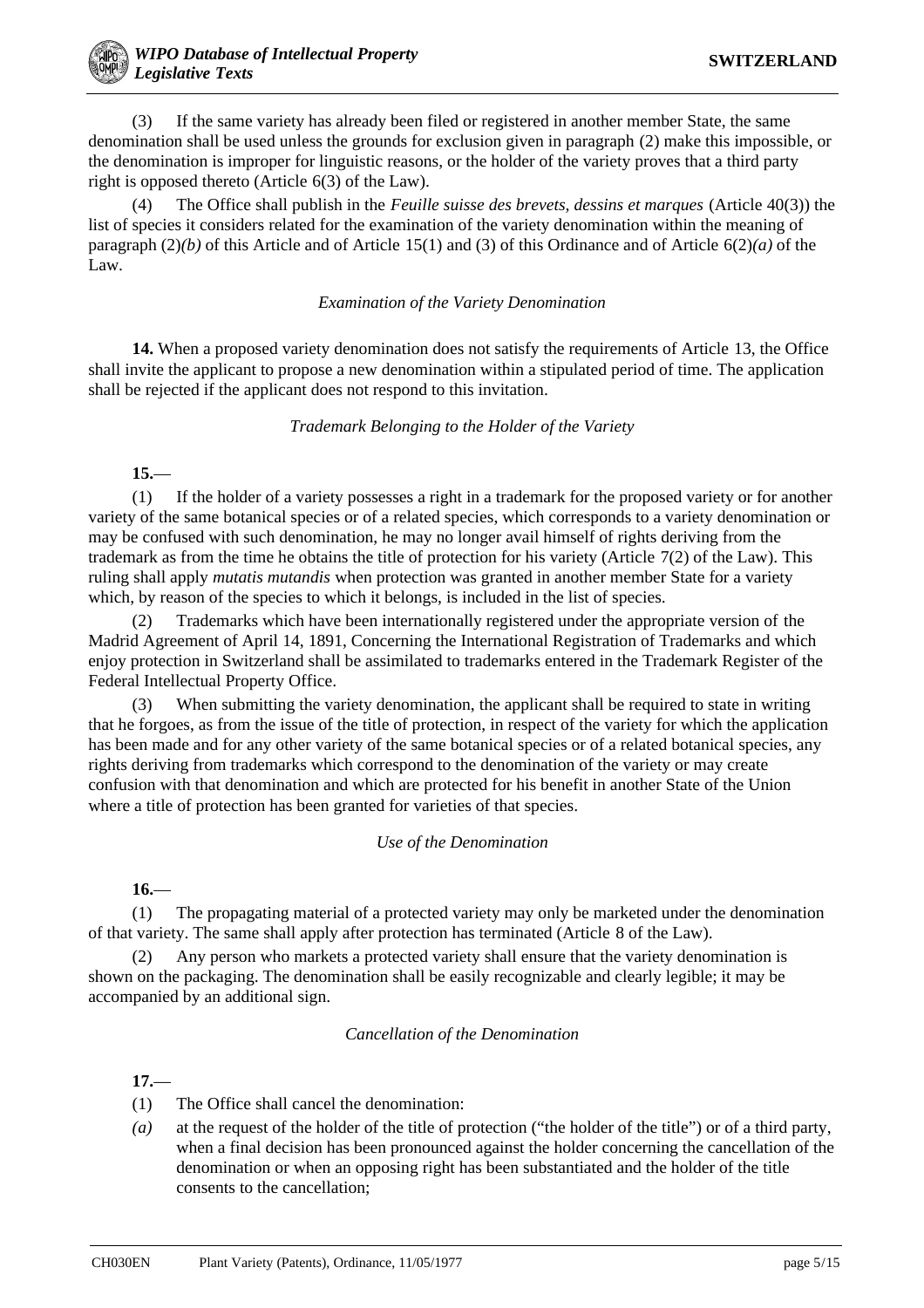*(b)* at the request of a person required by Article 16 to use the denomination, when a final decision prohibits him from using that denomination and the holder of the title appeared in the proceedings as a third party.

(2) The Office shall invite the holder of the title to submit to it, within a stipulated period, a different denomination for the variety. At the request of the holder of the title or of a third party, the Office shall establish a provisional denomination if the person making the request can prove a legitimate interest. On expiry of the prescribed time limit, the Office may establish a provisional denomination *ex officio.*

# CHAPTER II: APPLICATION FOR PROTECTION AND EXAMINATION OF THE VARIETY

# **Section 1: Registration Procedure**

## *Filing*

**18.**—

(1) Varieties or variety denominations shall be filed with the Office in three copies on an official form (Forms A and B). The filing procedure for a variety shall consist of:

- *(a)* submitting the application for protection of the variety (Form A, Article 19);
- *(b)* providing the description of the variety (Article 20);
- *(c)* paying the filing fee (Article 41).

(2) Where the applicant submitting an application for variety protection (Form A) does not at the same time submit its denomination (Form B), the Office shall summon him to do so within a stipulated time limit.

(3) A separate filing shall be made for each variety.

### *Application*

### **19.**—

- (1) The application shall contain:
- *(a)* the name or business name of the applicant, his domicile or registered place of business and his full address;
- *(b)* the nationality of the applicant where the latter is a natural person;
- *(c)* the denomination of the variety or the designation stated on registration (breeder's reference);
- *(d)* the name and address of his agent, if appropriate. The powers of attorney shall be attached to the application;
- *(e)* the name and address of the original breeder or inventor of the variety, accompanied by confirmation that, to the knowledge of the applicant, no other person participated in breeding or inventing the variety;
- *(f)* information regarding acquisition of the variety by the applicant where the latter is not, or not the sole, original breeder or inventor of the variety;
- *(g)* a statement that the propagating material of the variety concerned has never been put on sale or marketed in Switzerland prior to filing, or abroad for more than four years prior to filing, with the approval of an owner of the variety or his predecessor in title;
- *(h)* when the variety has already been applied for or protected in one or more other member States of the Union:
	- (1) the name of the other member State or States,
	- (2) the denomination of the variety,
	- (3) the number under which the application or the title of protection is registered,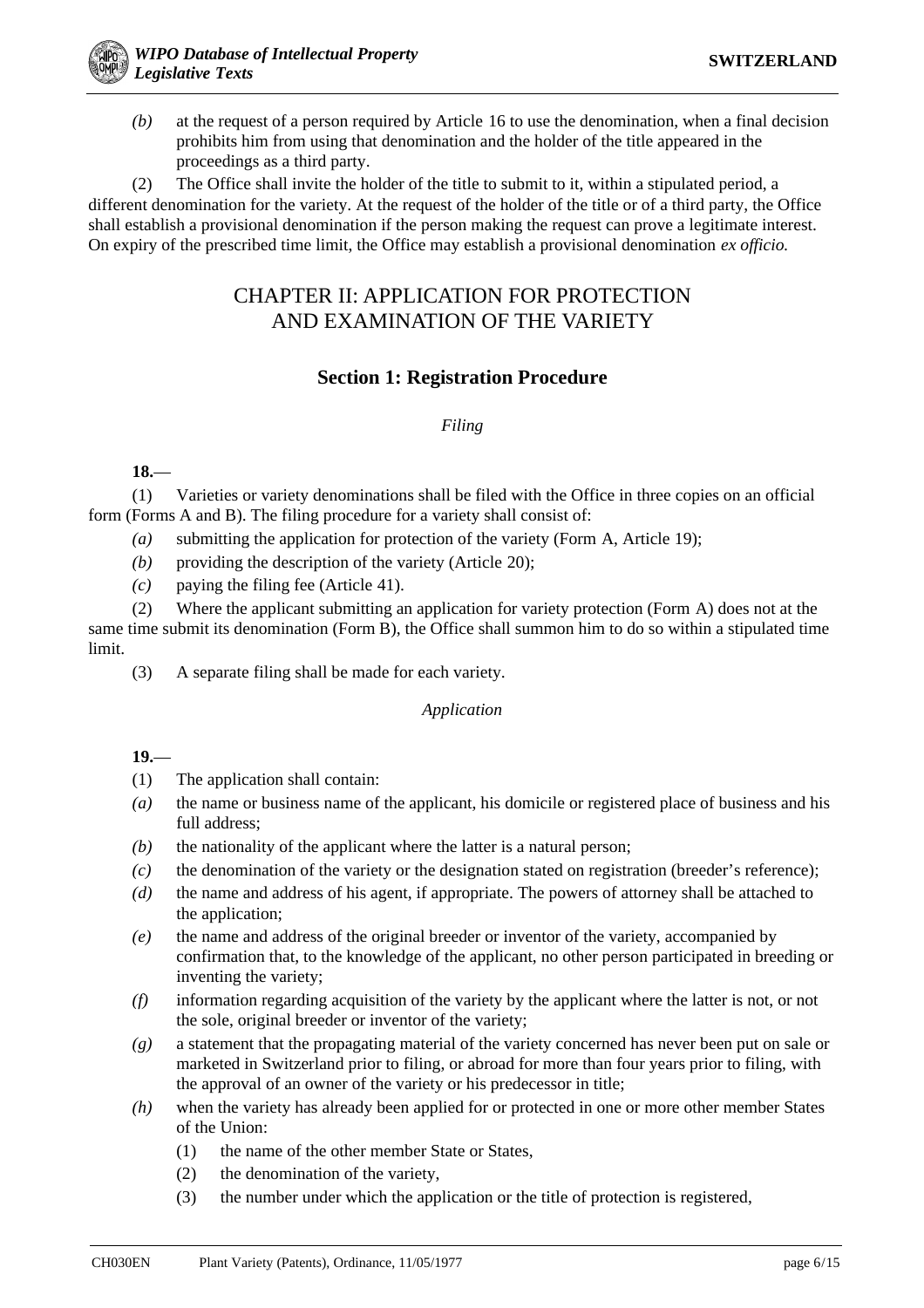- (4) the date of the application or the date of issue of the title of protection;
- *(i)* where priority is claimed under Article 11 of the Law, the date of the first application and the name of the member State in which it was submitted;
- $(k)$  the statement required by Article 15(3);
- *(l)* the signature of the applicant or his agent.
- (2) The application shall be accompanied by:
- *(a)* the filing (Article 26(1) and Article 36(1)*(a)* of the Law, and Article 41(1) of this Ordinance);
- *(b)* a list of the forms and documents submitted to the Office. Failing this, the Office shall itself draw up a list that shall be considered correct unless proved otherwise.

#### *Description of the Variety*

**20.**—

(1) The description of the variety shall state the denomination of the variety and its principal morphological and physiological characteristics. For those varieties of which the plants are produced by crossing certain genetic components, the principal morphological and physiological characteristics of the parents shall also be stated. The description shall further specify the varieties similar to the variety applied for and shall state in what way the latter differs from them.

(2) The description of the variety may be supplemented by illustrations.

(3) The heading of the description of the variety shall contain the name and given name or the business name of the applicant, his domicile or registered place of business, and the designation of the botanical species to which the variety belongs.

(4) All copies of the description shall be signed by the applicant for the variety or his agent.

*Acceptance and Chronological Order of Applications*

**21.**—

(1) Any application not complying with Articles 18, 19 and 20 shall be returned to the applicant for rectification (Article 27(1) of the Law).

(2) Applications from abroad shall only be accepted if filed through an agent established in Switzerland or if the powers of attorney of an agent established in Switzerland are attached (Article 3 of the Law).

(3) In case of doubt, the chronological order of applications (Article 5*(a)*) shall be that of the entries in the Register of Applications for Protection (Article 38).

(4) Amendments, additions or replacement documents shall only be accepted for filing if they are identified in such a way that leaves no doubt as to the application to which they belong.

### *Proof of Priority*

**22.**—

(1) The priority deriving from a first filing (Article 11(1) of the Law) shall be proved by submitting:

- *(a)* copies of the documents contained in the file of the first application for protection, certified by the authority that dealt with the first application;
- *(b)* a certificate issued by the authority referred to in *(a)* attesting to the date of the first application for protection;
- *(c)* a translation in an official language or in English, where the description and certificate referred to in *(a)* and *(b)* are not drawn up in an official language or in English.

(2) The complete file proving the priority deriving from a first filing shall be submitted to the Office within three months, failing which the priority right shall lapse (Article 11(2) of the Law).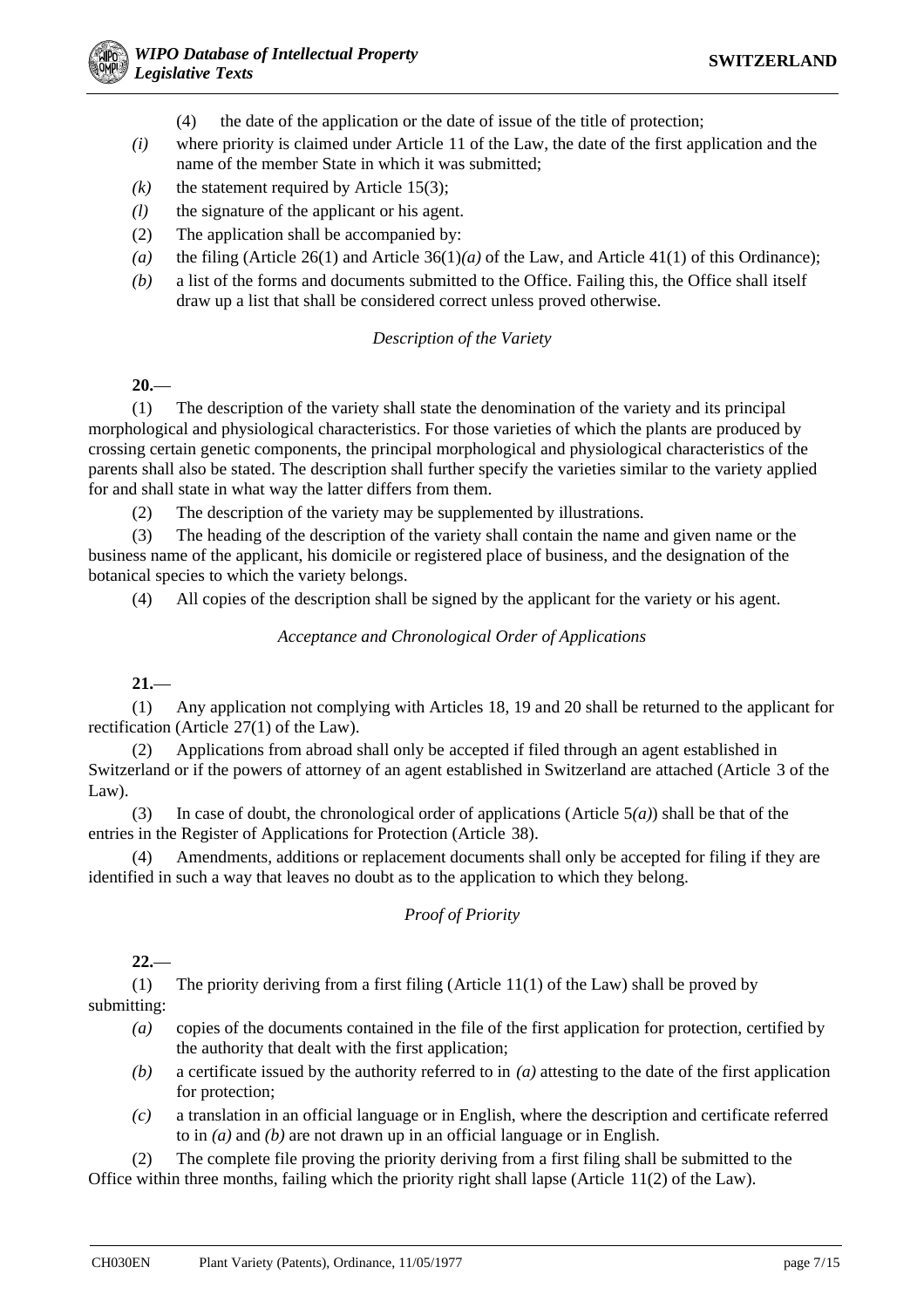(3) Applications filed in nonmember States of the Union shall be assimilated to those filed in member States where the nonmember States concerned grant reciprocity (Article 2(2) of the Law).

## *Publication*

**23**. The filing of the application shall be published in the *Feuille suisse des brevets, dessins et marques.*

### *Objections*

## **24.**—

(1) Anyone shall be entitled to present objections to the granting of the title of protection or the admissibility of the variety denomination (Article 29 of the Law), to be submitted to the Office in writing and in three copies. Objections shall:

- *(a)* state the name and domicile or registered place of business of the person making the objection and, as appropriate, the name and registered place of business of his agent;
- *(b)* precisely and fully identify the contested application;
- *(c)* set out the reasons for which the variety applied for may not be protected or for which the proposed denomination may not be accepted.

Objections which do not satisfy these requirements may be taken into consideration *ex officio.*

(2) Where publications are to be produced as evidence that the variety cannot be given protection or that the variety denomination cannot be accepted, the date of the publications, together with the exact identification of the textual passages or drawings cited, shall be stated. Where the summons to provide such information is not complied with, the person making the objections may not require them to be taken into consideration.

(3) Where a document produced as evidence is not drawn up in an official language or in English, the provision of a certified translation in an official language or in English may be required. If the translation is not submitted within the stipulated time, the person making the objection may not require the document produced as evidence to be taken into consideration.

### *Comments of the Applicant*

# **25.**—

(1) Objections presented in conformity with the requirements shall be communicated to the applicant to enable him to comment on them (Article 29(3) of the Law). His comments shall be submitted in writing, in three copies, within the stipulated time limit. Failing this, the applicant may not require his comments to be taken into consideration.

(2) As a rule, no further procedure shall take place.

### *Application for Protection in Respect of a New Denomination*

**26.** Applications for protection in respect of a new denomination, submitted under Articles 14 and 17(2), shall be addressed to the Office in three copies using the official form (Form B). Articles 14 and 23 to 25 shall apply *mutatis mutandis* to the subsequent procedure.

### *Other Applications*

**27.** Applications other than those under Articles 19 and 26 shall be submitted to the Office in writing, in three copies. They shall contain the information necessary for them to be examined and shall state the grounds on which they are based.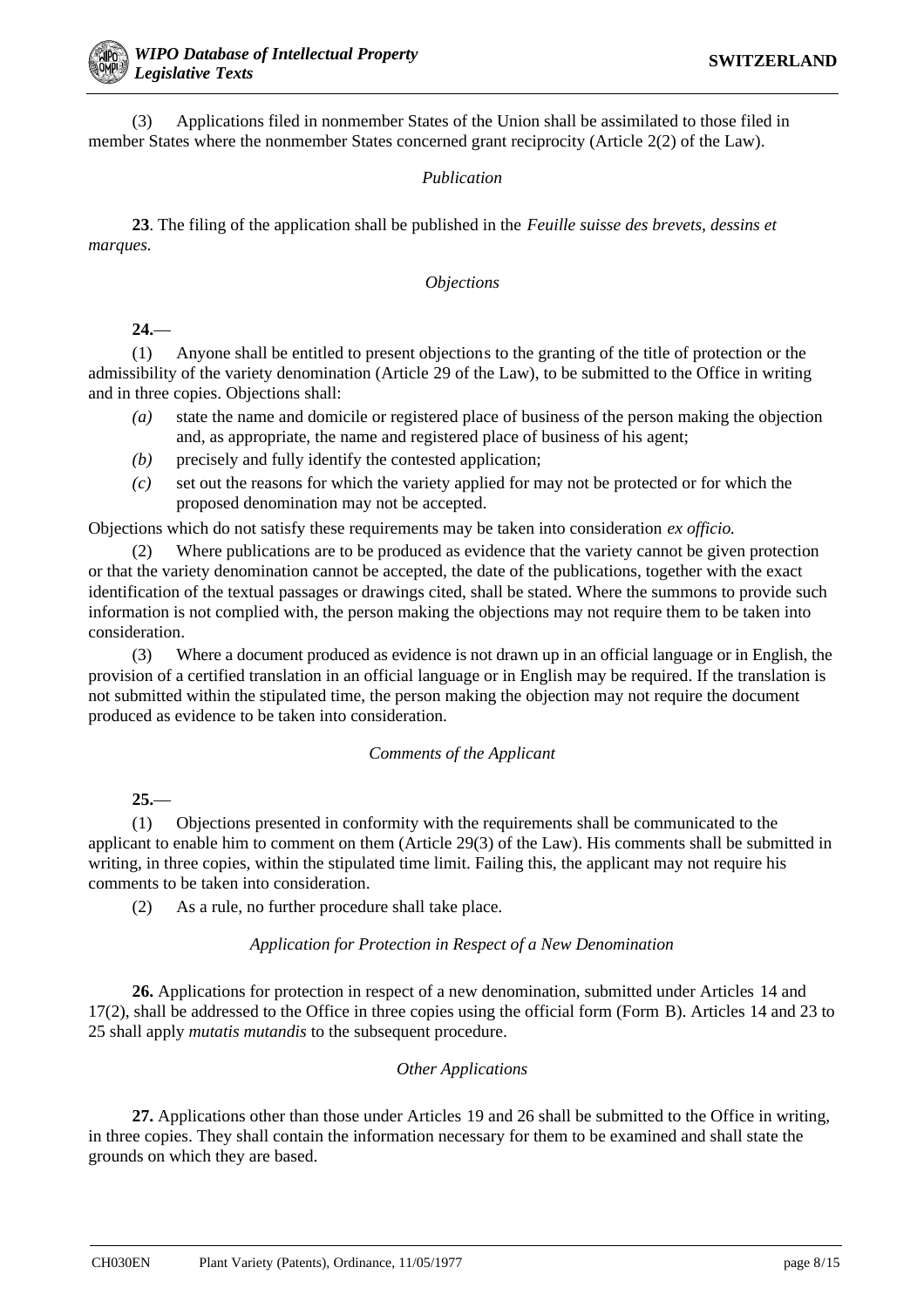# **Section 2: Examination of Varieties**

*Place, Date and Cultivation*

**28.**—

(1) The examining authorities shall determine the place and date of examination. They may issue directives concerning the supply of propagating material and the conduct of the variety examination.

(2) The applicant shall be required to provide the necessary information for the growing tests of the variety; inadequate documentation shall be returned for completion.

#### *Propagating Material*

**29.**—

(1) The examining authorities shall stipulate the amount and nature of the propagating material required for the examination, the time for supplying the material and the place to which it shall be supplied. For those varieties of which the plants are obtained by crossing certain genetic components, the examining authorities may also require the supply of propagating material of such components.

(2) Unless otherwise required by the examining authorities, the propagating material for each examination shall be taken from the growing period preceding the examination. The propagating material shall not have been subject to chemical treatment unless the examining authorities authorize or prescribe such treatment. Where the propagating material has been chemically or physically treated for reasons of plant protection, full details shall be supplied.

*Provision of Information to the Applicant*

**30.**—

(1) The examining authorities shall provide the applicant, at his request, with information on the test in progress.

(2) By indicating his wishes in advance, the applicant may inspect the tests in progress on the spot (Article 30(3) of the Law).

#### *Examination Report*

**31.**—

(1) Once the examining authorities consider that the results of the examination are sufficient for the variety to be assessed, they shall draw up an examination report addressed to the Office. They shall proceed in the same manner when the applicant, on the basis of test results over a number of years, requires that a decision be taken on the granting of the protection he has requested.

(2) The examination report shall state whether the requirements of novelty, homogeneity and stability of the variety have been met. Where such is the case, the morphological and physiological characteristics of the variety or the combinations of such characteristics which give the variety its novelty shall be recorded in a draft variety description. Where it is not possible to adequately distinguish the variety concerned from another existing variety, the reasons for the inadequacy shall be stated.

(3) The applicant shall be given the opportunity to comment on the examination report and on the draft variety description.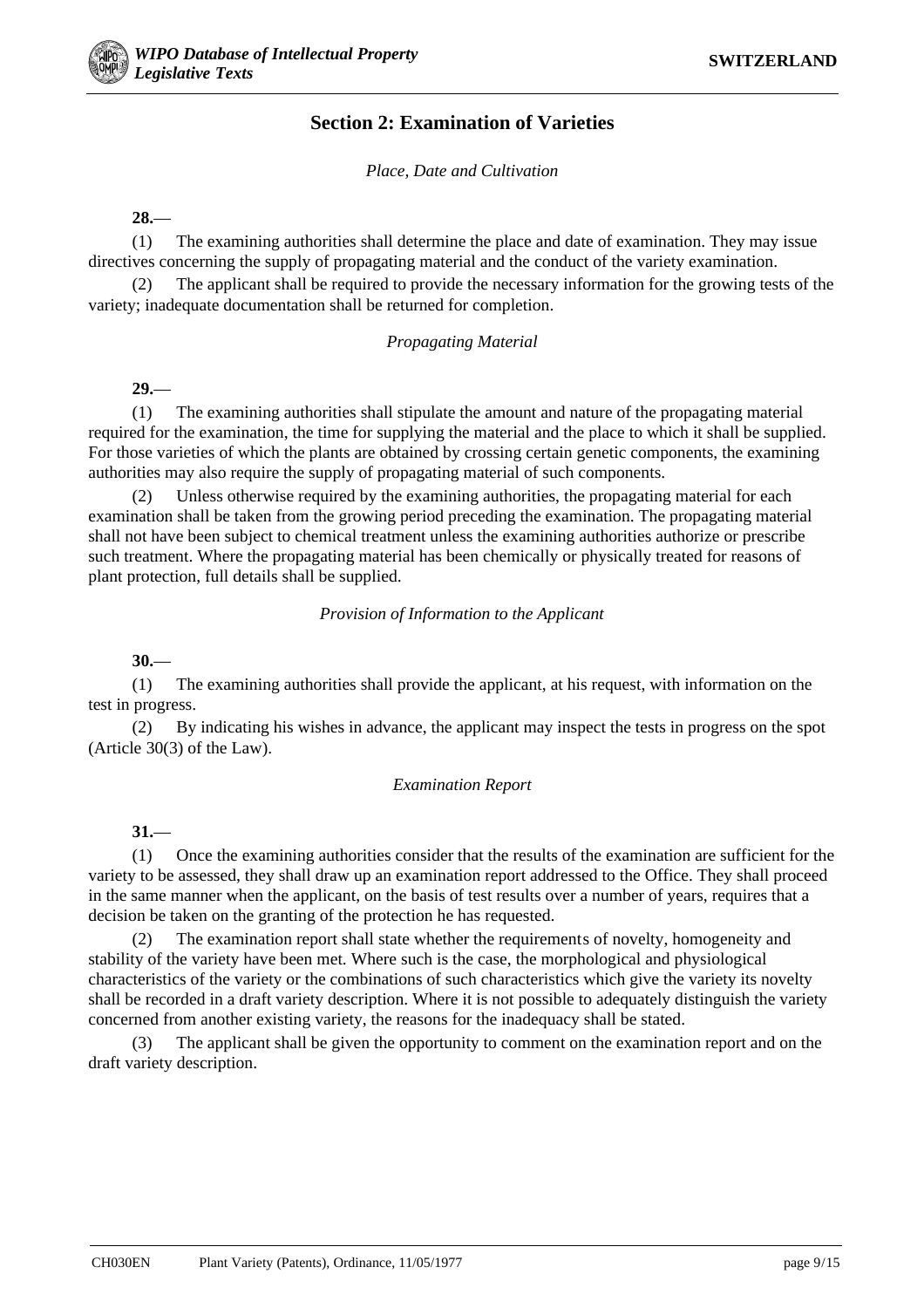#### *Assistance from Other Authorities*

#### **32.**—

(1) The examining authorities, in agreement with the Office, may call upon the services of other qualified authorities to carry out the cultivation of the variety and conduct other tests (Article 24(2) of the Law).

(2) In cases where the examining authority is itself the applicant, the Office shall *ex officio* appoint a qualified third party to conduct the examination (Article 10 of the Federal Law on Administrative Procedure).

*Consideration of Examination Results*

### **33.**—

(1) The examining authorities may take into consideration results of examinations and growing tests carried out by other qualified authorities.

(2) The results of growing tests and of examinations carried out abroad may only be taken into consideration if the examination methods used satisfy the requirements of the Law and of this Ordinance. Any agreements concluded between the Office and foreign authorities as regards the exchange of examination results shall remain unaffected.

# CHAPTER III: PROTECTION AND SURVEILLANCE OF THE VARIETY

# **Section 1: Granting of Protection**

#### *Decision*

**34.**—

(1) On a proposal by the examining authorities, the Office shall decide to grant protection or to reject the application (Article 31 of the Law).

(2) The decision shall be notified to the applicant or to his successor in title, and to those persons who have presented objections to the application under Article 24.

#### *Entry in the Register*

#### **35.**—

(1) On entry into force of the decision establishing that the conditions for granting protection have been satisfied (Article 47(1)), protection shall be granted to the variety by entry in the Register of Titles of Protection (Article 31(2) of the Law).

(2) The official date of entry of protection in the Register shall be that of the last working day of each half month.

#### *Title of Protection of the Variety*

**36.** The applicant shall receive a title of protection attesting to the entry of the variety in the Register (Article 31(2) of the Law).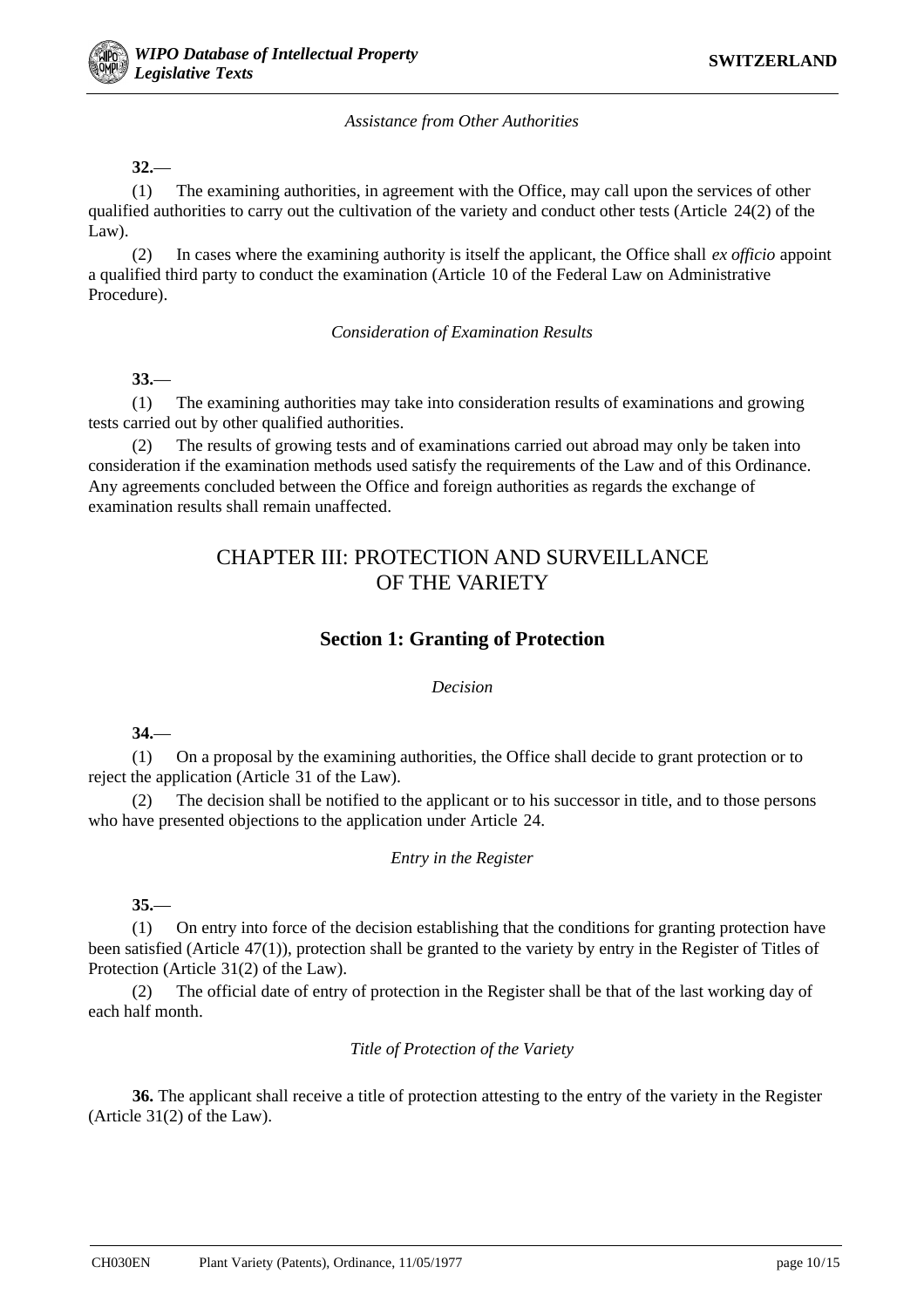# **Section 2: Surveillance of the Protected Variety**

*Subsequent Examination*

**37.**—

(1) Where there are reasons to believe that the requirements placed on the characteristics of the variety are no longer satisfied, the examining authorities may require the holder of protection to supply all information, documents and propagating material required for surveillance of the protected variety and may, where necessary, require a subsequent examination (Article 17(1)*(b)* of the Law). Articles 28 and 29 shall apply *mutatis mutandis* to the subsequent examination of the continuing stability of the variety.

(2) If the holder of the title hinders, by his behavior, the surveillance of the protected variety or if the protected variety does not prove to be sufficiently homogeneous, stable and identical with itself, the examining authorities shall refer the matter to the Office, accompanied by an examination report in the latter case, for the purpose of instituting proceedings for the annulment of protection under Article 17(1) of the Law.

# CHAPTER IV: VARIETY PROTECTION REGISTERS, PUBLICATIONS AND FEES

# **Section 1: Registers and Publications**

*Register of Applications for Protection*

**38.**—

(1) Applications for protection of a variety shall be entered without delay in the Register of Applications for Protection, in their chronological order of receipt, stating:

- *(a)* the provisional serial number;
- *(b)* the genus or species to which the variety belongs;
- *(c)* the name or business name of the applicant, his domicile or registered place of business and his full address;
- *(d)* the provisional denomination of the variety or, if the variety has already been applied for or protected in one or more other member States, the denomination given in those member States;
- *(e)* the relevant filing date and member State, if the applicant wishes to claim a priority right under Article 11 of the Law.

(2) The Register of Applications for Protection shall not be open to the public but, upon request, the Office shall give third parties information on pending applications subject to the indication by such third parties of the name of the applicant or the provisional serial number given to the application.

(3) Information supplied under paragraph (2) shall be subject to a fee (Article 44(2)).

### *Register of Titles of Protection*

**39.**—

(1) The information listed in Article 22(1) of the Law shall be entered in the Register of Titles of Protection. The variety description shall contain the morphological and physiological characteristics of the variety on which the grant of protection was based; it may be replaced by a reference to other documents of the Office. In the case of varieties of which the plants are obtained by crossing specific genetic components, a corresponding note shall be included.

- (2) The Register of Titles of Protection shall also contain:
- *(a)* the serial number of the title of protection;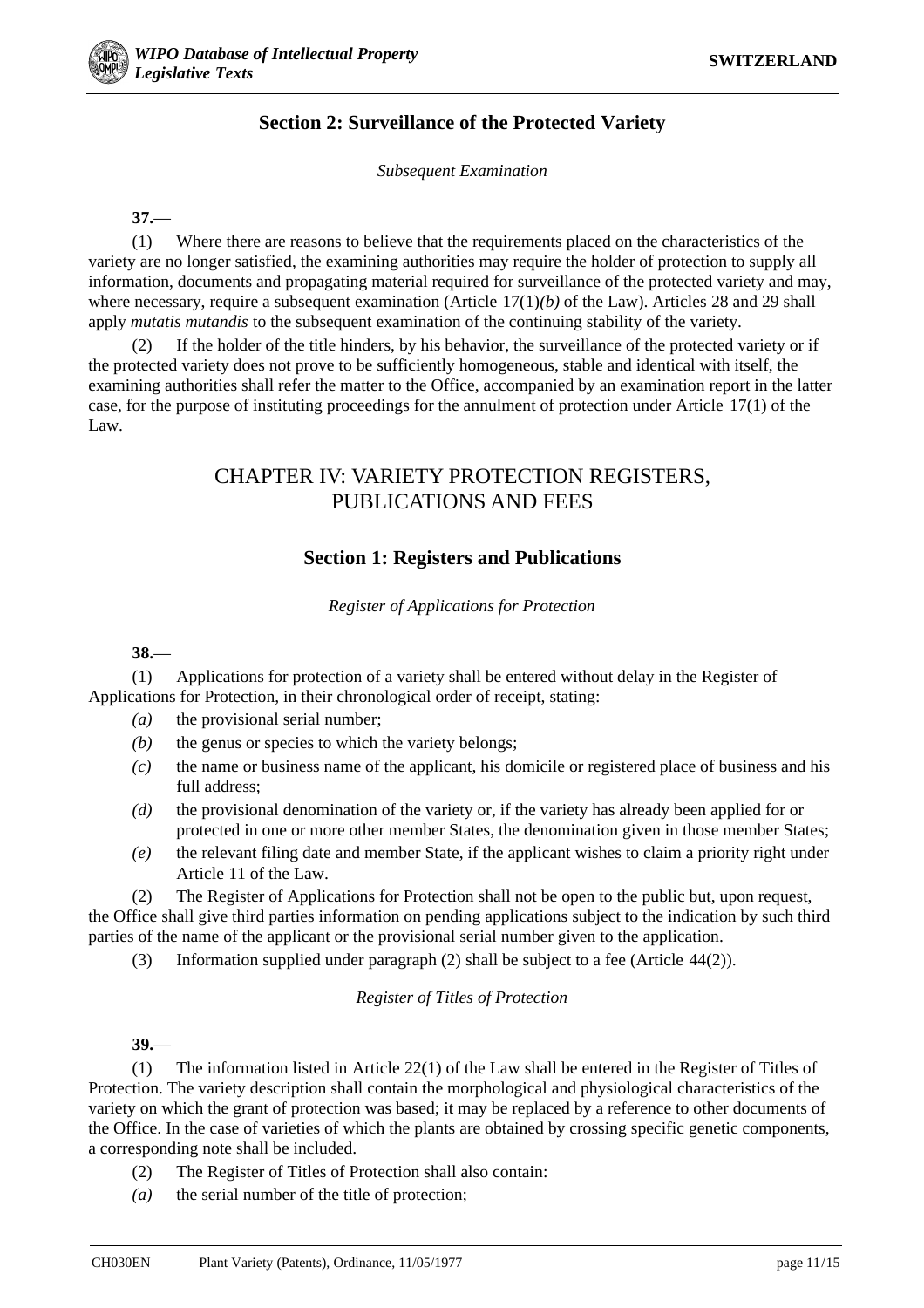- *(b)* the genus or species to which the protected variety belongs;
- *(c)* changes affecting continued protection;
- *(d)* changes affecting the right to protection, where evidence is given to the Office. Such changes shall also include the granting of restricted rights such as a pledge or a license, or the termination of such rights;
- *(e)* withdrawal of the powers of attorney or changes as regards the identity of the agent, where the powers of attorney given to a new agent are produced.

(3) As long as an exclusive license is entered in the Register, no other license incompatible with that license may be entered for the same variety.

(4) The Office may enter any other information it considers useful.

## *Publications*

### **40.**—

(1) Pursuant to Article 33(1) of the Law, the Office shall publish in the *Feuille suisse des brevets, dessins et marques:*

- *(a)* the entry of the variety in the Register of Titles of Protection, giving the serial number, the genus or species to which the variety belongs, the variety denomination, the holder of the title and, where appropriate, his agent, the breeder, where he is not the holder of the title, the date of the application and of its publication and, where appropriate, the country and date of priority;
- *(b)* the cancellation of the variety in the Register of Titles of Protection;
- *(c)* the cancellation of a former denomination and the entry of the new denomination for the variety in the Register of Titles of Protection;
- *(d)* changes entered in the Register concerning continued protection and the right to protection (Article 39(2)*(c)* and *(d)*);
- *(e)* Withdrawal of the powers of attorney or changes as to the identity of the agent (Article 39(2)*(e)*) entered in the Register.
- (2) Publication shall normally be made every two months.

(3) In the publication referred to in paragraph (1), the Office may communicate other information it considers useful or general information concerning the protection of varieties.

# **Section 2: Fees and Time Limits for Payment**

# *Filing Fee*

### **41.**—

(1) The filing fee (Article  $36(1)(a)$  of the Law) shall be 150 francs when the application for protection (Form A) is filed together with the variety denomination (Form B). Where the application for protection is only accompanied by a breeder's reference, the filing fee shall be 200 francs.

(2) The filing fee shall cover all costs incurred in examining the variety denomination, publishing the filing and the variety denomination, and granting protection.

(3) Where the filing fee is not paid on submission of the application, the Office shall inform the applicant that unless payment is made within 30 days (Articles 20 to 24 of the Federal Law on Administrative Procedure) of notification, the application shall be held to be void.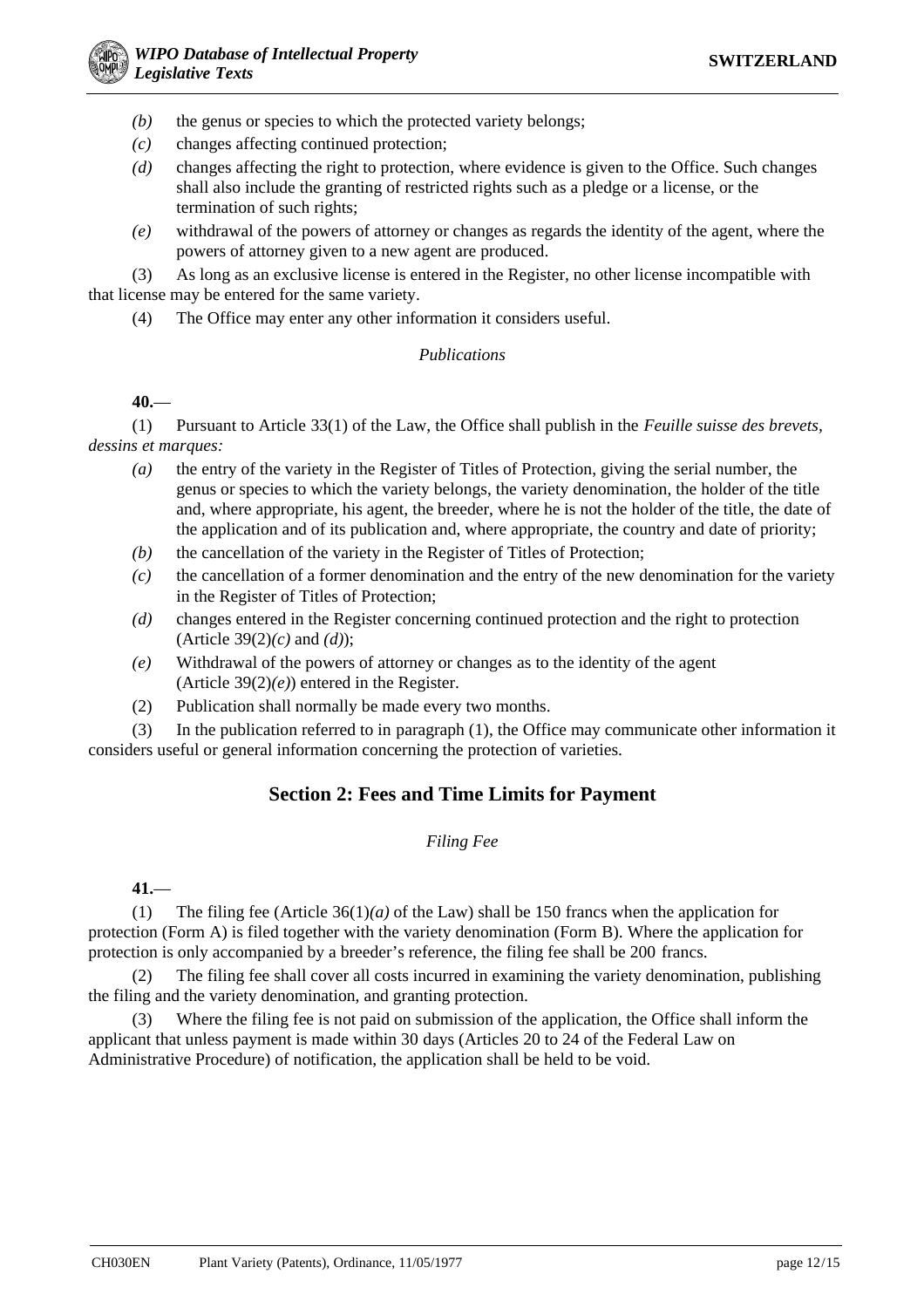*Examination Fees*

**42.**—

(1) The examination fees (Article 36(1)*(b)* of the Law) payable for each full or partial examination year shall be laid down in the Annex to this Ordinance.<sup>3</sup> The examination year shall begin on expiry of the time limit for supplying propagating material (Article 29(1)).

(2) The examination fees shall become due on the first day of the examination year and, subsequently, on the first day of each following examination year; they shall be payable within three months. The Office shall set a new time limit of 30 days for debtors in arrears and shall inform them that the application for protection will be rejected should payment not be made within the prescribed time.

(3) Where the examining authorities call upon the services of other authorities under Article 32(1), the applicant shall pay only the amount he would have had to pay had the examining authorities conducted the examination themselves.

(4) Where the examining authorities take into consideration the results of examinations made abroad (Article 24(2) of the Law and Article 33(2) of this Ordinance), the costs incurred thereby shall only be charged to the applicant where they cannot be covered by the annual fees following the granting of protection.

#### *Annual Fees*

#### **43.**—

(1) For the duration of protection of the variety (protection years), the holder of protection shall pay an annual fee (Article  $36(1)(c)$  of the Law) according to the following scale:

| Year of Protection       | Francs |
|--------------------------|--------|
| 1st                      | 240    |
| 2nd                      | 300    |
| 3rd                      | 400    |
| 4th                      | 500    |
| 5th                      | 600    |
| 6th to 15th              | 700    |
| 16th to 20 <sup>th</sup> | 500    |

(and, where appropriate, for each of the subsequent years according to Article 14 of the Law).

The first year of protection shall begin at the start of the calendar year following the grant of protection (Articles 34 to 36). Protection shall expire at the end of the twentieth full calendar year (Article 14 of the Law). During the period between the grant of protection (Article 35) and the start of the first year of protection, the annual fee shall be payable in proportion to the time elapsed. Pursuant to Article 35(2), the time elapsed shall be calculated in half months, each of which shall correspond to one twenty-fourth of the first annual fee.

(2) The annual fee shall be payable on the first day of each new year of protection; it shall be payable within three months. The Office shall grant a further period of 30 days to debtors in arrears and shall inform them that protection of the variety will lapse if payment is not made within the stipulated time.

(3) On a proposal by the Committee of Experts on the Protection of Varieties (Article 55 of the Law), the annual fees may be suitably reduced for species having no commercial importance and which are newly entered in the list of species.

 $\frac{1}{3}$ <sup>3</sup>The Annex is not reproduced here.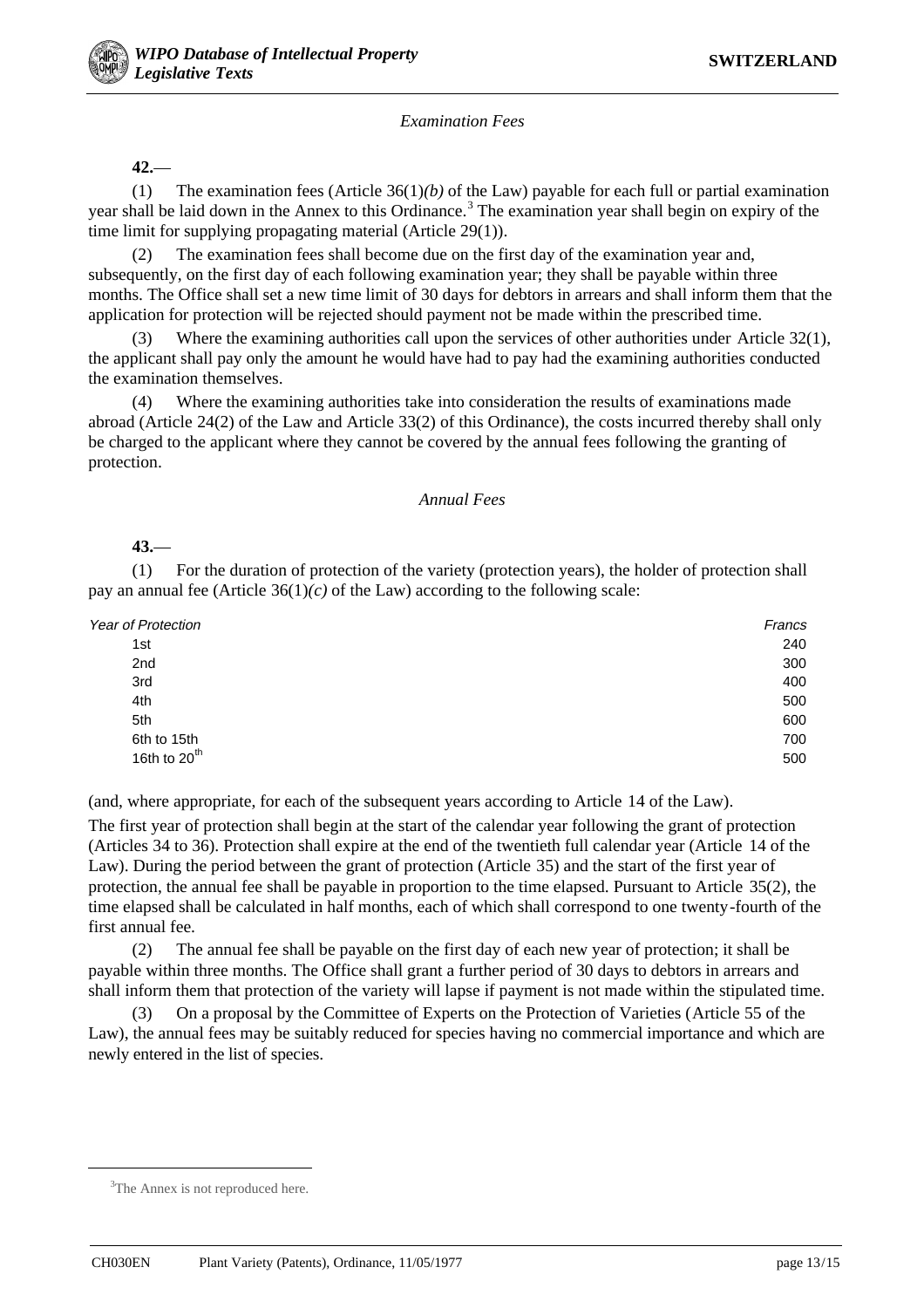

### *Other Fees*

### **44.**—

(1) The following other fees shall be charged (Article  $36(3)$  of the Law):<sup>4</sup>

(2) The Federal Department of Public Economy may require fees to be charged for other services provided by the Office, such as presentation of registers, information given as to the content of the registers, provision of extracts from the registers, certificates, etc.

### *Advance Payments*

**45.** Any administrative act for which fees are payable may be subject to an appropriate advance payment or the provision of securities up to the amount of the total fees which will fall due.

### *Reduction of Fees*

**46.**—

(1) When an application for which fees are payable is withdrawn before a decision has been taken, the fees, except the examination fee (Article 42), shall be reduced by half.

If an applicant withdraws his application or if it is rejected for any reason whatsoever after the propagating material has already been despatched to the examining authorities, the examination fee which has fallen due shall be forfeited in whole to the federal exchequer.

# CHAPTER V: FINAL PROVISIONS

# **Section 1: Administrative Jurisdiction**

*Administrative Appeal*

**47.**—

(1) Decisions of the Office concerning the granting, refusal or annulment of protection may be referred, within thirty days of their notification, to the Appeals Section of the Federal Intellectual Property Office (Article 25 of the Law).

(2) Where a document produced as evidence is not drawn up in an official language or in English, the presentation of a certified translation in an official language or in English may be required. If such translation is not filed within the period of time stipulated therefor, the document produced as evidence shall not be taken into consideration. For the rest, the procedure shall be governed by the Federal Law on Administrative Procedure.

*Appeal under Administrative Law*

**48.** Pursuant to Article 97 *et seq*. of the Federal Law on Judiciary Organization, appeal may be made to the Federal Court against decisions of the Office other than those referred to in Article 47.

 $\frac{1}{4}$ <sup>4</sup>The list of other fees is not reproduced here.